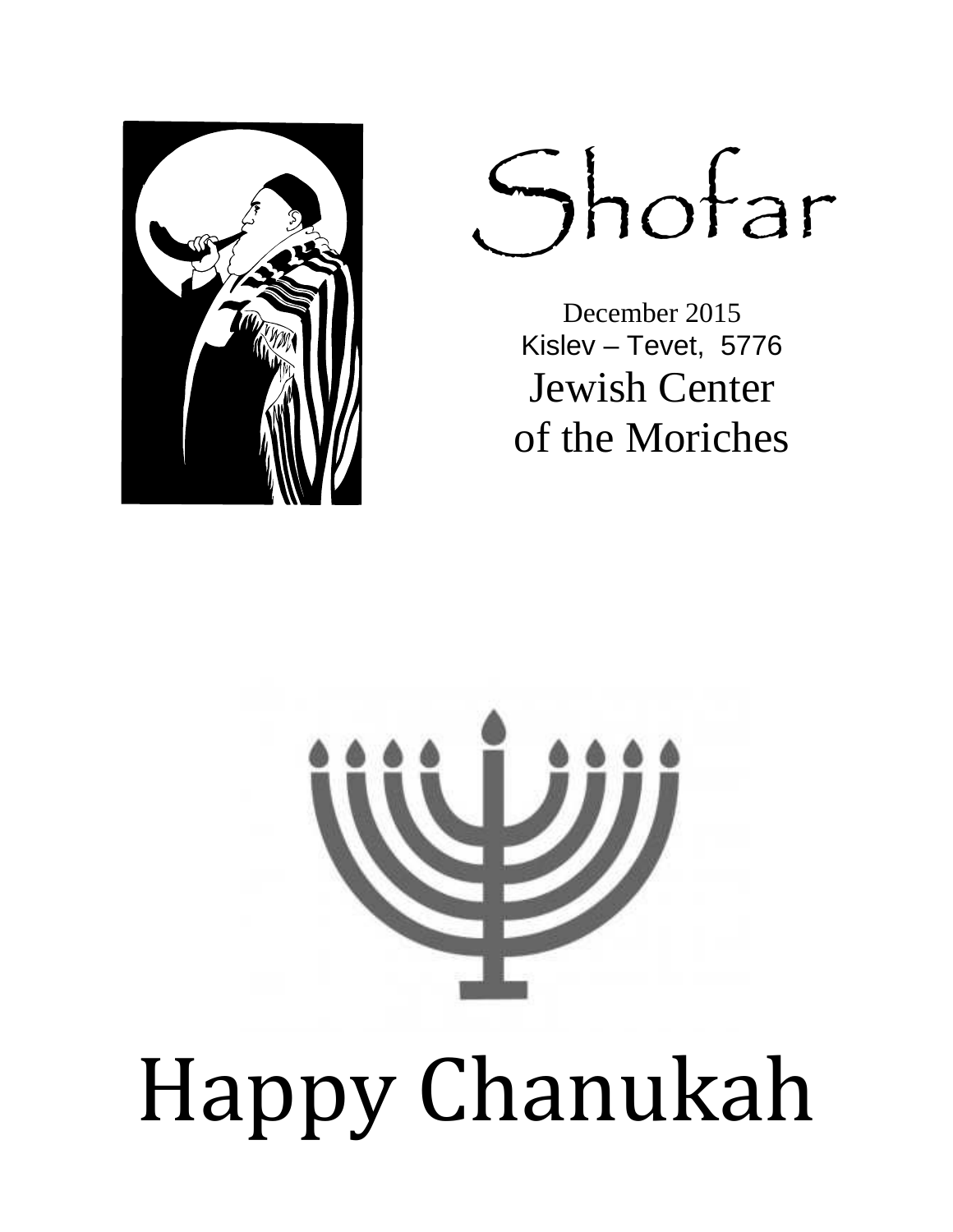# The Jewish Center of the Moriches Temple Board and Spiritual Leader

The Cantor and Officers invite members of the Congregation to contact any of them with ideas, opinions, questions, complaints (hopefully accompanied by a helpful suggestion!), and offers of support or just to talk of your concerns. Members of the Congregation are always welcome to attend the monthly Board meetings and participate in discussions. E-mail addresses and phone numbers are listed for those who also like to correspond directly with the Cantor or Board members.

### **Note that contact by phone will allow immediate response.**

|                                   | 786-0763 | mleselrod@yahoo.com      |
|-----------------------------------|----------|--------------------------|
|                                   | 874-4570 | shardou@optonline.net    |
| Treasurer  Farra Isaacson         | 909-4422 | mfisaac@optonline.net    |
| Recording Secretary Marilyn Zoilo | 874-4341 | home_cooks@yahoo.com     |
| Corresponding Secretary Donna Ash | 395-3346 | desj1975@hotmail.com     |
|                                   | 878-4880 | ss12@optonline.net       |
|                                   | 281-0012 |                          |
|                                   | 874-9449 | $cmhoops@$ optonline.net |
|                                   | 874-4928 | the3kisses@optonline.net |
|                                   | 878-0466 | jwje68@hotmail.com       |
|                                   |          |                          |

Cantor Zachary Konigsberg 917-696-0749 cantorzkonigsberg@gmail.com

Jewish Center (messages picked up daily): (631) 878-0388 Web site: www.jewishcenterofthemoriches.com www.facebook.com/jewishcenterofthemoriches Email: jewishcenterofthemoriches@gmail.com

> *Come to our Winter Hot Dog BBQ on Friday 12/25 RSVP for the Chanukah Dinner*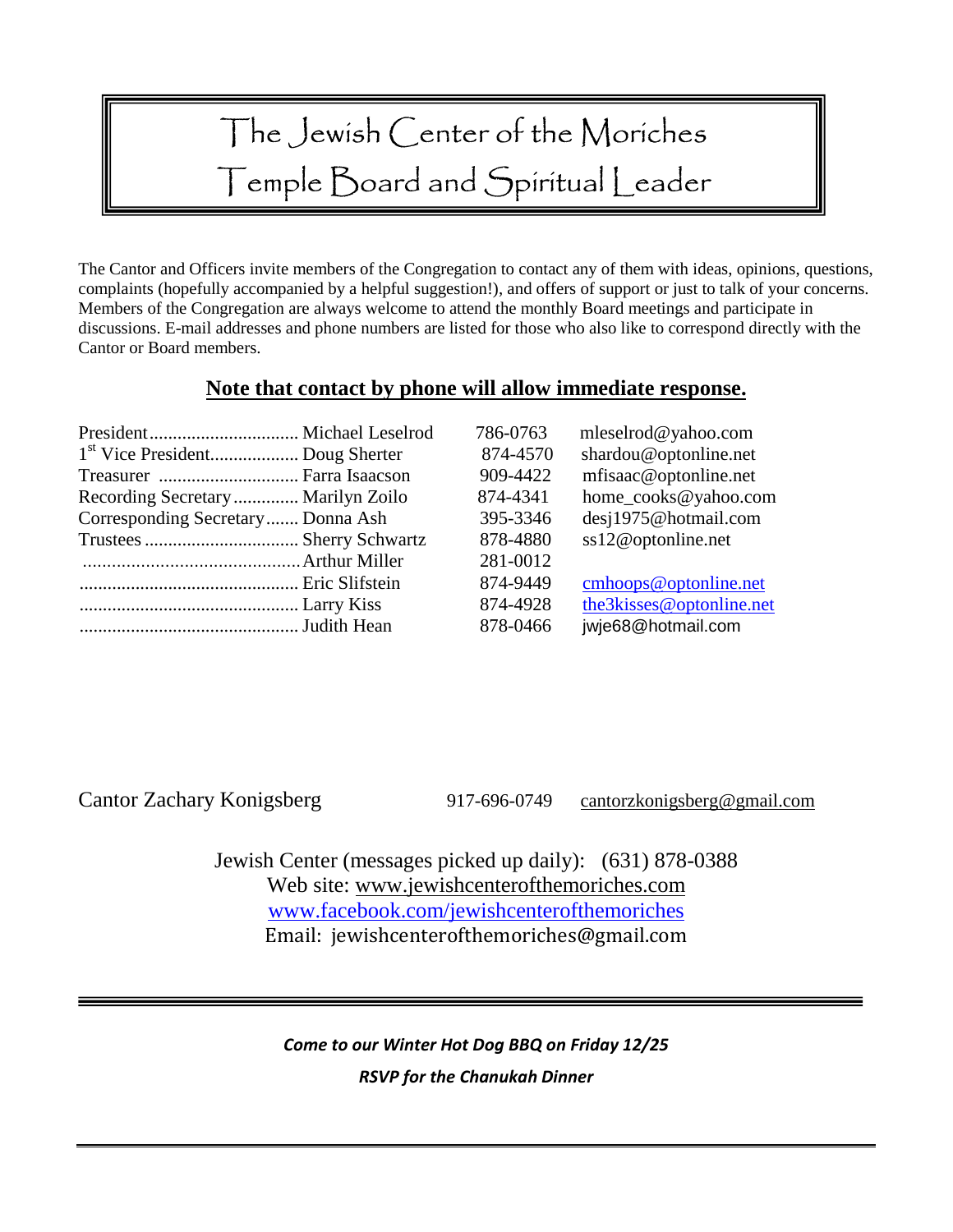We have almost arrived at the month of December which means that the Holidays are on their way once again. Really, as for the Jewish Holidays, there is just one of them coming our way. But it is a long one, eight days and eight bright nights. Of course, the occasion I am referring to is Hanukah, our joyous festival of lights.

 For us, Hanukah is our next Holiday season. We may enjoy the lights and positive sentiment in our midst as Christmas approaches, and certainly most of us celebrate

January  $1<sup>st</sup>$  as a day on which to embrace the New Year, but our main focus is on the observance of Hanukah itself.

 To some degree, though, there is a difference of opinion among Jews ourselves as to the level of importance of Hanukah. Some Jews do not, for various reasons, observe a great many of the traditions of their heritage. They may not celebrate Shabbat, they may not go to Synagogue for Holiday services, and they may not even fast on Yom Kippur. Many of these Jews do, however, light the candles of the Hanukah Menorah at least at some point during the Holiday. It has been suggested by sociologists of the Jewish people that the two most common things done by Jews of all backgrounds throughout the world are to have a Passover Seder of some sort and to celebrate Hanukah. What these two rituals have in common is that they are performed in the home and that they are usually associated with getting together with family. They are generally considered to be fun and they also involve eating delicious foods. With all this in mind it is perfectly logical, even appropriate, that they are the most widespread of Jewish customs. To many of these Jews Hanukah may be considered the most important and meaningful Holiday of the entire year.

 There is another group of Jews who are far more involved in observing Judaism throughout the year. They probably go to Synagogue almost every Shabbat, celebrate all of the Jewish Holidays, and contemplate the significance of their heritage of Judaism on a daily basis. These Jews may realize that although Hanukah is a long and beautiful Holiday it is actually considered to be a relatively modern Holiday which the Rabbis do not hold in nearly as high esteem as the High Holidays or the three pilgrimage Festivals of Pesach, Shavuot, and Sukkot. They understand that we are permitted to work during Hanukah and that Hanukah does not carry with it the same commandments, both positive and negative, which apply to the most revered of Jewish days. These Jews certainly enjoy the celebration of Hanukah, but they do not necessarily consider it to be the most sacred of Jewish occasions.

 There is yet one more category of Jews in respect to our regard for Hanukah. There is a small group of Kabbalists, spiritual Jewish mystics, who most definitely do observe all of the Jewish Holidays and rituals, yet who feel that Hanukah, along with Purim, may actually be the most holy of all Jewish Holidays. Despite the fact that Hanukah has often been looked upon by traditional Jews throughout history as less important or central than other Jewish Holidays, these Kabbalists come to our festival of lights from an altogether different angle and perspective. To them Hanukah possesses great spiritual power. In a mysterious way they connect Hanukah and its symbolism of light triumphing over darkness, good over evil, with the central Jewish concept of Tikkun Olam, fixing the world. The warm radiant lights of Hanukah, for them, are a deep and constant reminder of what our place in this World is all about: making a difference, creating a tangible spiritual change in our reality which will allow people to live with true, penetrating joy. The burning candles of the Hanukah Menorah are the ultimate symbol of this vision. To the Jewish mystics, the Kabbalists, there is nothing more crucial than this in all of Judaism.

 So, you may want to ask yourself the question, how do I relate to Hanukah? Please come join us for our annual Hanukah/ Shabbat dinner and service on Dec. 11th. Perhaps we can share with each other our feelings for what this Holiday means to each of us. Happy Hanukah!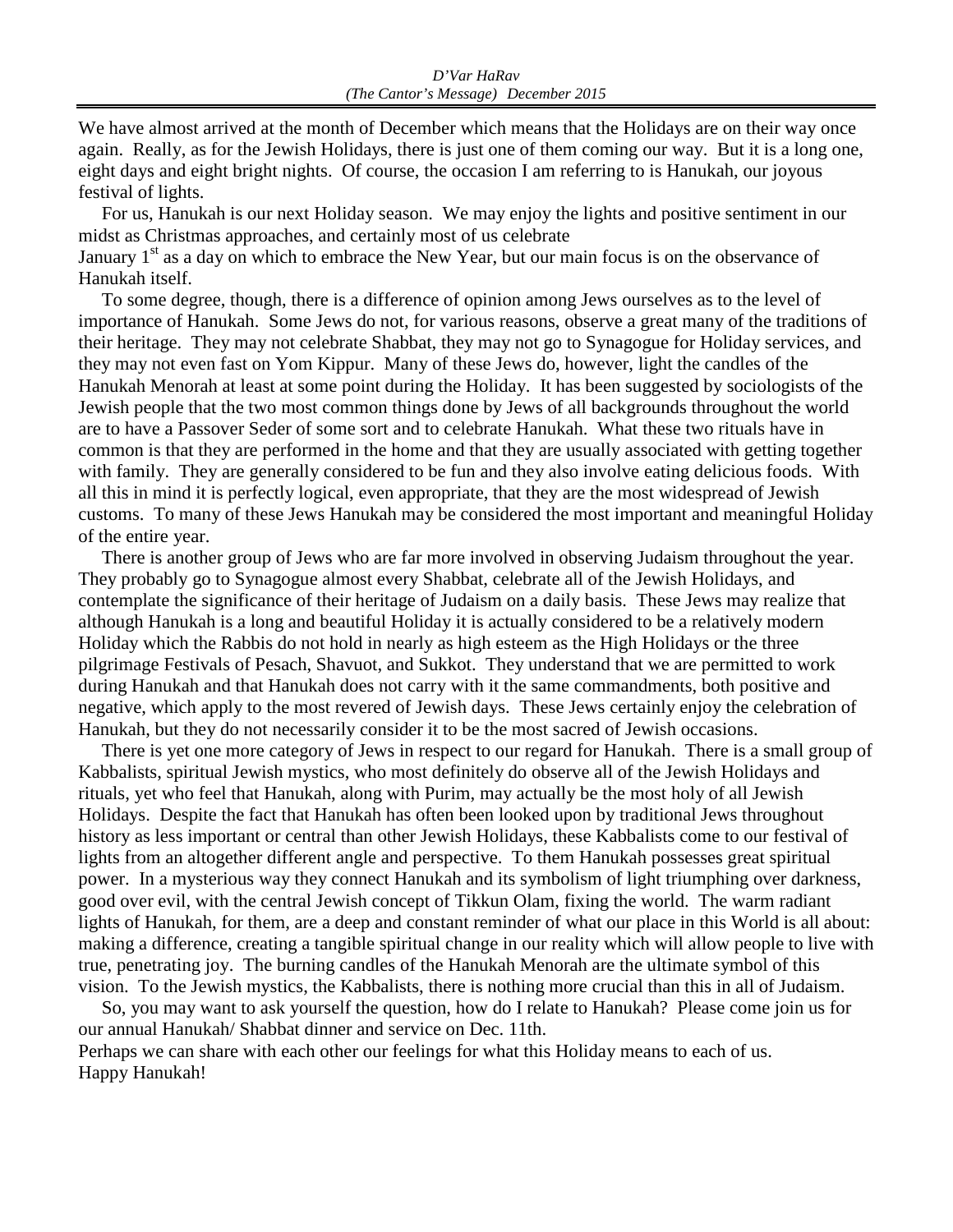#### **Contributions to the Jewish Center of the Moriches Memorial Donation**

| <b>Donations</b>                   |                                                                                                |  |  |  |
|------------------------------------|------------------------------------------------------------------------------------------------|--|--|--|
| Erica Ash                          | In memory of Joseph Ash                                                                        |  |  |  |
| <b>Elaine Bernstein</b>            | In memory of Charlotte Bossert                                                                 |  |  |  |
| <b>Madelon &amp; Steven Alter</b>  | In memory of David Cohen                                                                       |  |  |  |
| <b>Stuart &amp; Hope Ring</b>      | In memory of Wiliam Ringe                                                                      |  |  |  |
| <b>Harriet Matysko</b>             | In memory of Charlotte Bossert                                                                 |  |  |  |
| <b>Judy Hean</b>                   | In memory of Uncle Sam Bernstein                                                               |  |  |  |
| <b>Gwen &amp; Morton Stark</b>     | In memory of Charlotte Bossert                                                                 |  |  |  |
| Donna Ash                          | In memory of Charlotte Bossert                                                                 |  |  |  |
| <b>Jeffrey Pribut</b>              | In memory of father Howard Pribut, and mother Annette Pribut Smith                             |  |  |  |
| <b>Steve &amp; Sherry Schwartz</b> | In memory of Charlotte Bossert                                                                 |  |  |  |
| <b>Marlene (Kuares) Bieler</b>     | In memory of Mother Frances Kuares, Father Reuben Kuares, and Sister Rohna<br>(Kuares) McKenna |  |  |  |
| <b>Janet Bossert</b>               | In honor of Cantor Zach                                                                        |  |  |  |
| Donna Ash                          | In memory of Janet Bossert's brother, Fred Schneider                                           |  |  |  |
| <b>Harriet Matysko</b>             | In memory of Janet Bossert's brother, Fred Schneider                                           |  |  |  |
| <b>Lynne Quinn</b>                 | In honor of new granddaughter, Pearl                                                           |  |  |  |
| <b>Lynne Quinn</b>                 | In memory of parents Lillian & Lawrence Goldstein, brother Lester Gerard                       |  |  |  |
| <b>Madelon &amp; Steve Alter</b>   | In memory of Father Paul Alter                                                                 |  |  |  |
| <b>Martin &amp; Pam Edel</b>       | In memory of Father, Sidney Edel                                                               |  |  |  |
| <b>Sherry &amp; Steve Schwartz</b> | In memory of Father, Alfred Schwartz, Mother<br>Ellen Jane Freund Schwartz                     |  |  |  |
| <b>Anne Kirsch</b>                 | In memory of Joseph & Ida Kirsch, Charlotte Bossert                                            |  |  |  |
| <b>Helene James</b>                | In memory of sister Lillian Rudnelsky                                                          |  |  |  |

#### **Kol Nidre Donation**

Anne Kirsch Gertrude Moskowitz Millie Slifstein<br>Dominick Nocera Communication of the Ferrara Communication of the Suite Slifstein Dominick Nocera **Ina Ferrara** Ina Ferrara **Ina Ferrara** Ron & Judy Honig<br>
Lewis Kusnitz **Ina Roman Mark & Joyce Schweibish** Steve & Sherry Schwartz Lewis Kusnitz **Mark & Joyce Schweibish**<br>
Judith Steinberg **Mark Schwartz Schwartz** Dorothy Rose Robinson The Charles & Dawn Gingold<br>Gwen Stark Charles & Dawn Gingold<br>Gwen Stark Charles Carles Sandra Leitman Charles Cavle Osman Lopata Gwen Stark Sandra Leitman Gayle Osman Lopata Allen Levine Corey Gelman Jill Bastable Ellen Shinsky Leonard & Karen Schnall Harriet Matysko (Ellen Shinsky Leonard & Karen Schnall Harriet Matysko C<br>Judie Greenspan Mattola (Ellen Andrea Mottola Dr. Alan & Sylvia Covey Christian Andrea Mottola Elaine Bernstein David & Marlene Sharinn Donna Ash Stuart and Jannet Bossert **Stuart & Hope Ringe** Martin & Pam Edel<br>Stuart and Jannet Bossert Martin & Rita Powers Martin & Martin & Martin Stuart Stuart Stuart 3 Kenneth & Michele Glassberg **Alan & Rita Powers** Leonard & Karen Schnall Barry & Phyllis Cohen **Lewis Kusnitz** Lewis Kusnitz Communist Ron Honig<br>Lewis Kusnitz Ron Honig Lewis Kusnitz Communist Nocera Ron Millie Slifstein Gertrude Moskowitz

Dorothy Rose Jane & Stanley Blum<br>Flaine Bernstein<br>Charles & Dawn Ging Mark & Farra Isaacson Dr. Alan & Sylvia Covey **Dominick Nocera** Millie Slifstein<br>
Anne Kirsch Milliam Paness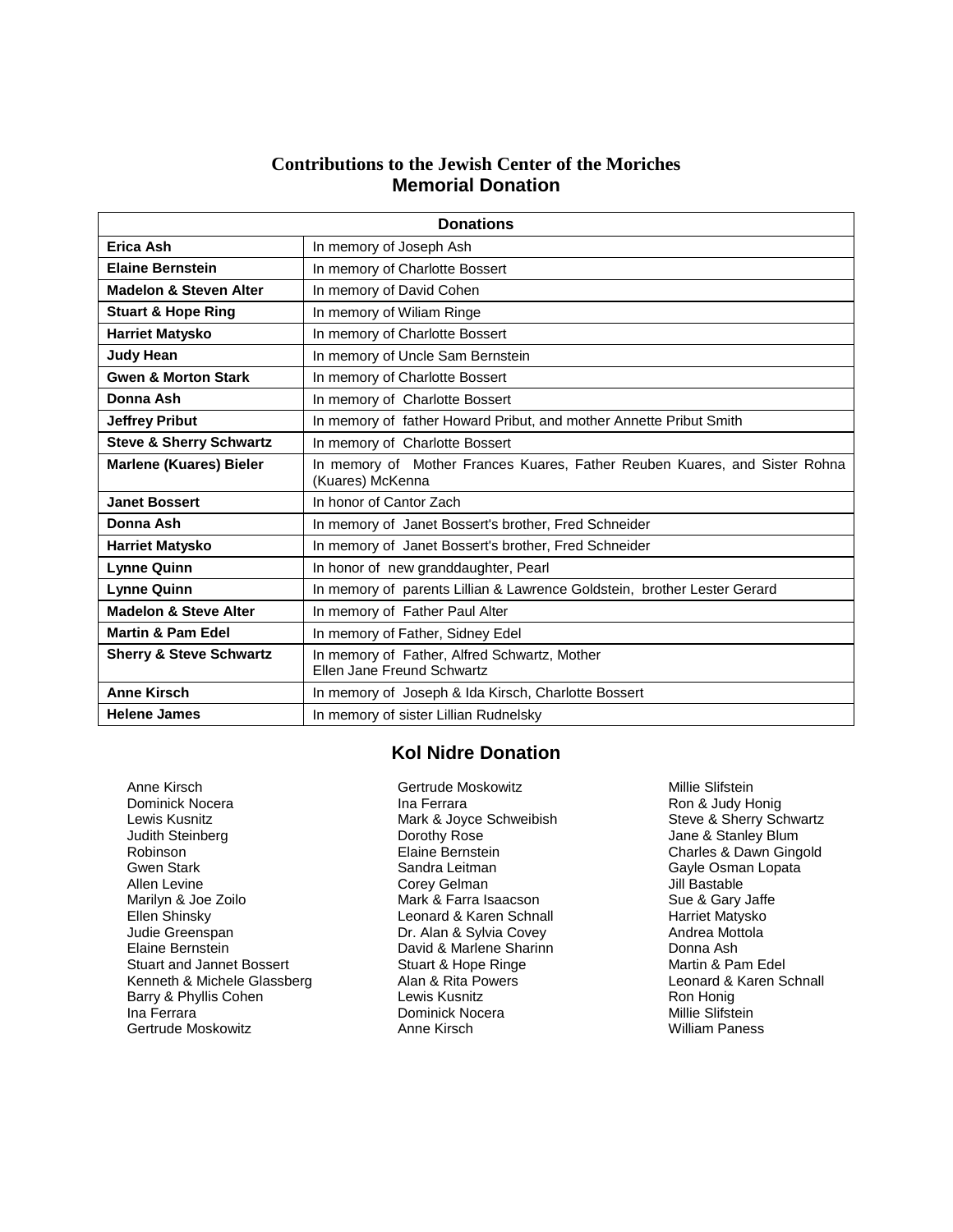#### **Donations and how to do so-**

Donations have always been welcomed and are greatly appreciated. Other then membership dues your donations have also helped in the continual financial welfare of the Jewish Center of the Moriches. To properly designate your donation please write on your check or attach a note to where you might want the fund deposited, such as Kol Nidre, Memorial, Sanctuary, General or specific fund raising accounts and so on. By doing this it will enable Farra, our treasurer to correctly distribute all monies.

Thank-you all for such tremendous donations and contributions that help benefit the future of our Jewish Center

#### **Sisterhood News**

Dear Members & Friends; Happy birthday to all our Nov & Dec celebrants. If you are one of our snowbirds, I wish you a safe & healthy winter . Hope to see you again in the spring. Please watch this space for exciting upcoming events. Yours in Sisterhood,

Marilyn Zoilo

## **Proposed New Board For 2016**

**The following slate has been proposed for the new board and will be voted on at the annual board meeting on Jan 10, 2016 at 10AM** 

President: **Michael Leselrod**

Vice President: **Doug Sherter**

2<sup>nd</sup> Vice President: Melvin Lobb

Treasurer: **Farra Isaacson**

Recording Secretary: **Randi Mott**

Corresponding Secretary: **Donna Ash**

Trustees: **Sherry Schwartz, Arthur Miller, Larry Kiss, Marilyn Zoilo**

All are invited to participate in the Annual January Board Meeting on Jan 10 at 10AM. There will be refreshments.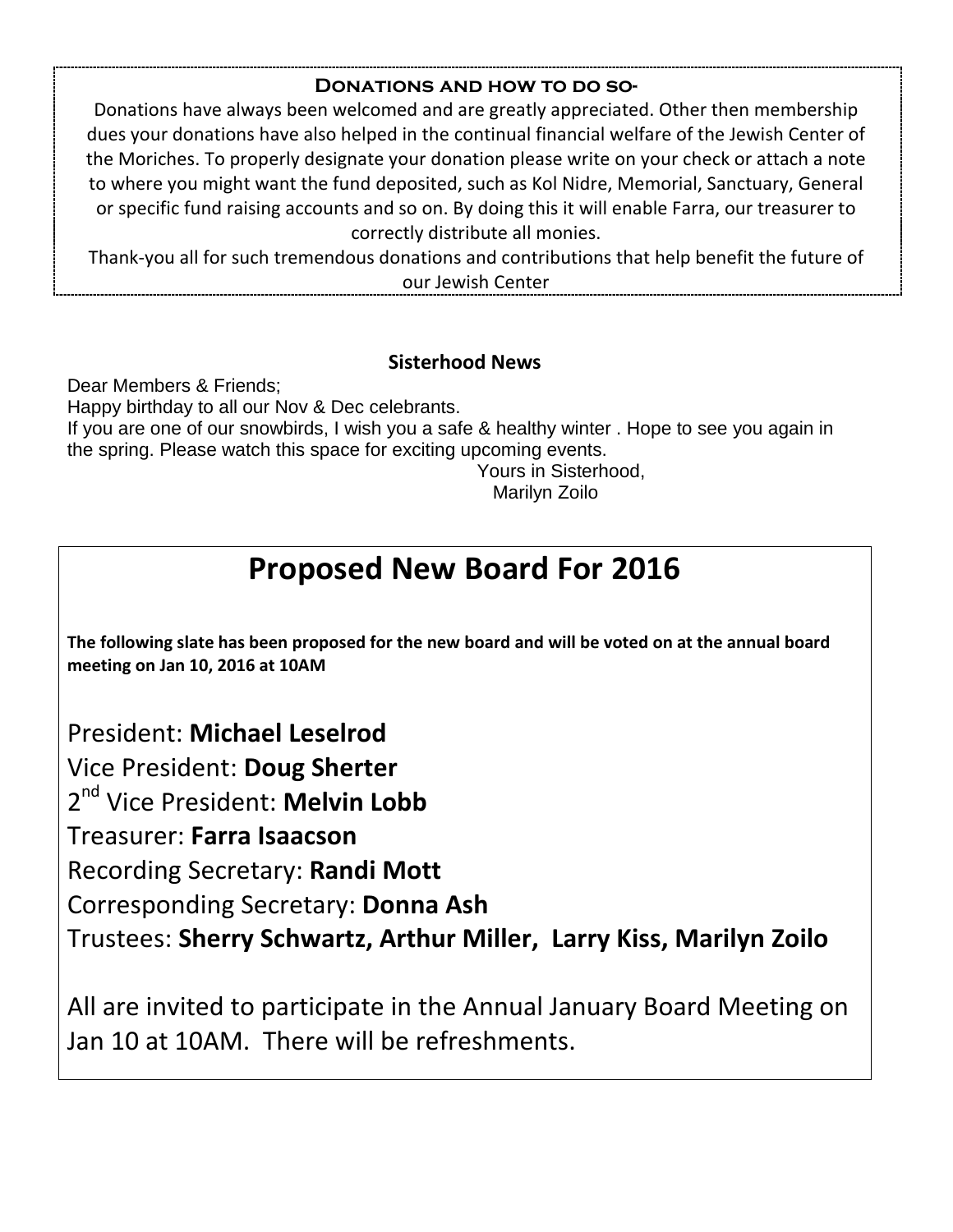

# Chanukah Dinner and Party



# December 11<sup>th</sup>, 2015

Our Annual Chanukah Dinner at the Jewish Center of the Moriches will be held Friday, December 11th at 5:30pm. Call Mike @ 631-786-0763 for other information or email jewishcenterofthemoriches@gmail.com

Reservations must be made by December  $5<sup>th</sup>$  by sending your check made out to the Jewish Center of the Moriches to:

Farra Isaacson, PO Box 127, Center Moriches NY 11934.

| <b>Reservation Form:</b>                             |
|------------------------------------------------------|
|                                                      |
|                                                      |
| Adults \$18.00 Children up to age 13 \$12            |
| Non Member Adult \$25.00 Non Member Children \$14.00 |
| Total Enclosed \$                                    |

December 25th Early Services & Winter **Hot Dog BBQ** @ 6:30

Have nothing to do December 25th?

You can't go out to dinner so come to our Hot Dog BBQ and Friday night Shabbat Service.

To RSVP call Mike @ 631-786-0763 or email jewishcenterofthemoriches@gmail.com

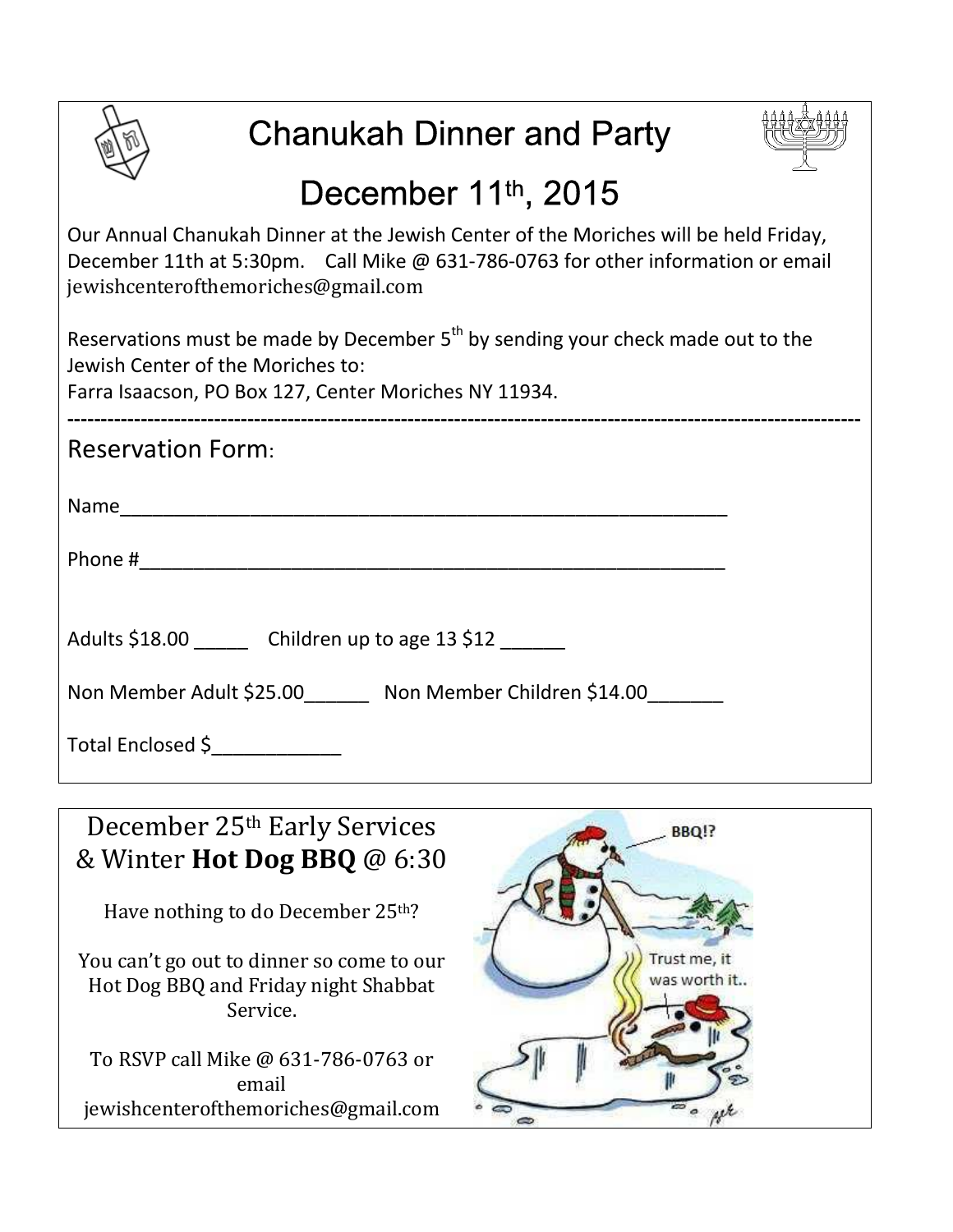### HEBREW SCHOOL NEWS

It has been a very busy season at the Jewish Center Hebrew School. We began the year studying the fall holidays of Rosh Hashanah, Yom Kippur, and Sukkoth. And now, believe it or not, we are already deeply into our study of Hanukah, as our students prepare to lead the congregation in our candle lighting ceremony on Friday night, December 11th.

Our Hebrew School has grown quite a bit this year. We have several new families and a new Hebrew School teacher as well. Our total enrollment is now approximately *15* students, the largest our school has been in many years. It is a very exciting and encouraging time.



Please attend our Hanukah celebration as well as our next shabbat morning service on December 19th so that you can see our students in action. Happy Hanukah to one and all!

### Member News September/October



**December Member News:** Rebecca Kornreich Dec. 4; Jason Hean Dec. 4; Joyce Schweibish Dec. 6; Mark Schweibish Dec. 9; Melvin Lobb Dec. 20; Phyllis Konigsberg Dec. 2;Donna Ash Dec. 29.

As always, if you wish to see your happy occasion listed in our Shofar, e-mail to Michael Leselrod, mleselrod@yahoo.com or send a message through our website www.jewishcenterofthemoriches.com. Also, *we need your e-mail address*! This will enable us to send you important Temple updates, cancellations, new and spontaneous activities placed in our calendar, etc., etc. So, please e-mail these to Mike as well. THANK YOU !!

Reminder to anyone who might make any purchases from the **Deborah Sisterhood**, please remember to make your check payable to the "Deborah Sisterhood". Thank you for your donations.

**Friday Night Shabbat Services.** In an effort to keep the services from ending too late at night, and thus to make attending services more attractive to families with children, we will be starting services **promptly at 7:45 pm**. The building will be open from about 7:30 onwards to allow socializing before the services. Please make every effort to arrive promptly. Thank you for your cooperation. Steve Schwartz, for the ritual committee

Almost every Friday night people attend services specifically to say Kaddish. In order to recite the Kaddish, a Minyan (minimum of ten adults) is required. Unfortunately there are times when fewer than ten people attend services. This is very upsetting to those who are denied the opportunity to say Kaddish. Friday night services only last about an hour and a half. Please try to attend as often as possible so we have a Minyan.

If there is anyone interested in coming to Friday night service or a function at the Temple and you **need transportation** then please call Cantor Konigsberg 917-696-0749 and leave a message with your name, phone number and the date you are looking to attend. Cantor will return your call with the member's name that will be more then willing to assist you. Please send all birth announcements, deaths, change of address or all other **imperative information** for the Jewish Center to **Donna Ash**, our Corresponding Secretary at 395-3346 or e-mail desj1975@hotmail.com . This will allow all information to be distributed to the right board member or committee.

Interested in sponsoring an Oneg Shabbat through the Deborah Sisterhood? Call :Sherry Schwartz @ 878-4880

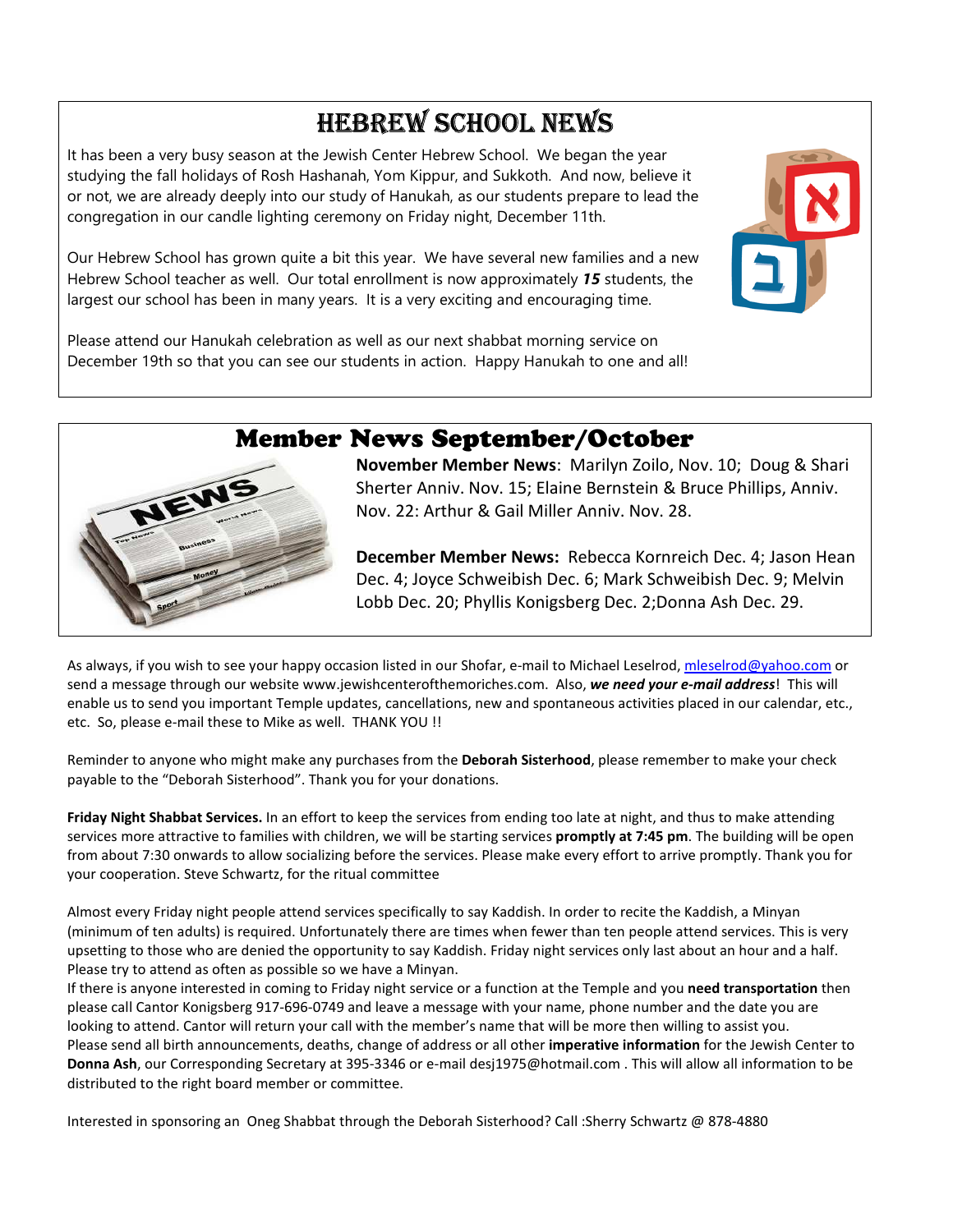

## **Tree of Life or Memorial Plaques**

Engrave a joyous memory such as an anniversary, birth, wedding or Bar/Bat Mitzvah. The cost for a leaf on the Tree of Life is \$150.00.

Preserve an everlasting name in the Sanctuary with a Memorial plaque for \$175.00 or \$350.00 for non-members.

For further information, please contact Janet Bossert 848-7192.

## Plant a tree in Israel

I

Anyone who would like to plant a tree in Israel in honor or memory of someone, please call Stuart Bossert at 848-7192. The person should have the name of the person that they want honored, and the person's name and address that you want the certificate for the tree sent to.

The donation for this honorarium is \$18.00 and the check made out to sisterhood. Please mail your check to Stuart Bossert at PO Box 12, Moriches, NY 11955.





I

As members of the Jewish Center know, we welcome participation of members of the Congregation and guests to participate in the service to the extent of their capabilities and desires. We are fortunate to have several members of the Congregation who contribute by leading the singing of some of our most familiar prayers. Others contribute by reading the Haftarah. Another contributes by blowing the Shofar. Many contribute by leading English readings or by opening the Ark. Still others help by greeting Congregants and guests and by assisting with the proceedings on the Bimah. But we can always benefit from more participation.

Perhaps there is a role you would like to play and are just waiting to be invited. We invite you to let us know what you would like to do and we will make every effort to accommodate you. Please contact Steve Schwartz, chair of the Ritual Committee (ss12@optonline.net; 631-878-4880) or Cantor Zach (cantorzkonigsberg@gmail.com; 917-696-0749) and let us know how you would like to participate. Looking forward to seeing you all at Services. Steve Schwartz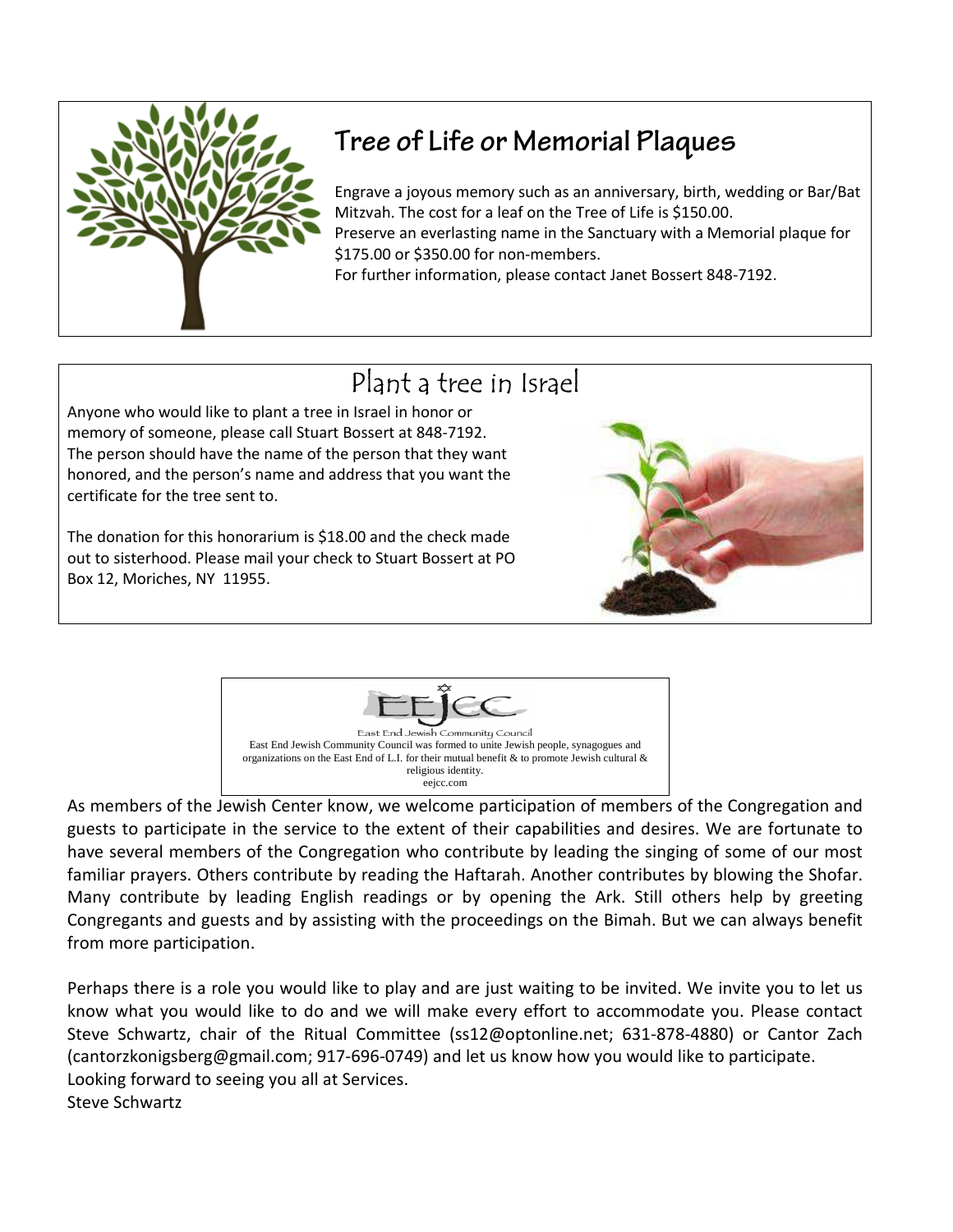

November, 2015

The following are names of individuals whose vahrzeits are memorialized by plaques in the sanctuary and the dates of the Friday evening services on which their yahrzeits will be observed and Kaddish recited in their memory:

| November 6  | Isidore Hirschenfang |
|-------------|----------------------|
| November 13 | <b>Ilene</b> Ellis   |
| November 13 | Sidney Edel          |
| November 13 | Lillian Rudnetsky    |
| November 13 | Leo Moscowitz        |
| November 20 | Celia Pick Juskowitz |
| November 20 | Lynda Zelda Boker    |
| November 20 | Dr. Philip Willner   |
| November 27 | Isidore Scharf       |
| November 27 | Ray Levine Schulman  |

Worshippers who are observing a yahrzeit and who would like any additional name mentioned at the time of Kaddish are asked to present that name in writing to the Cantor prior to the service.

"The memory of the righteous is a Blessing"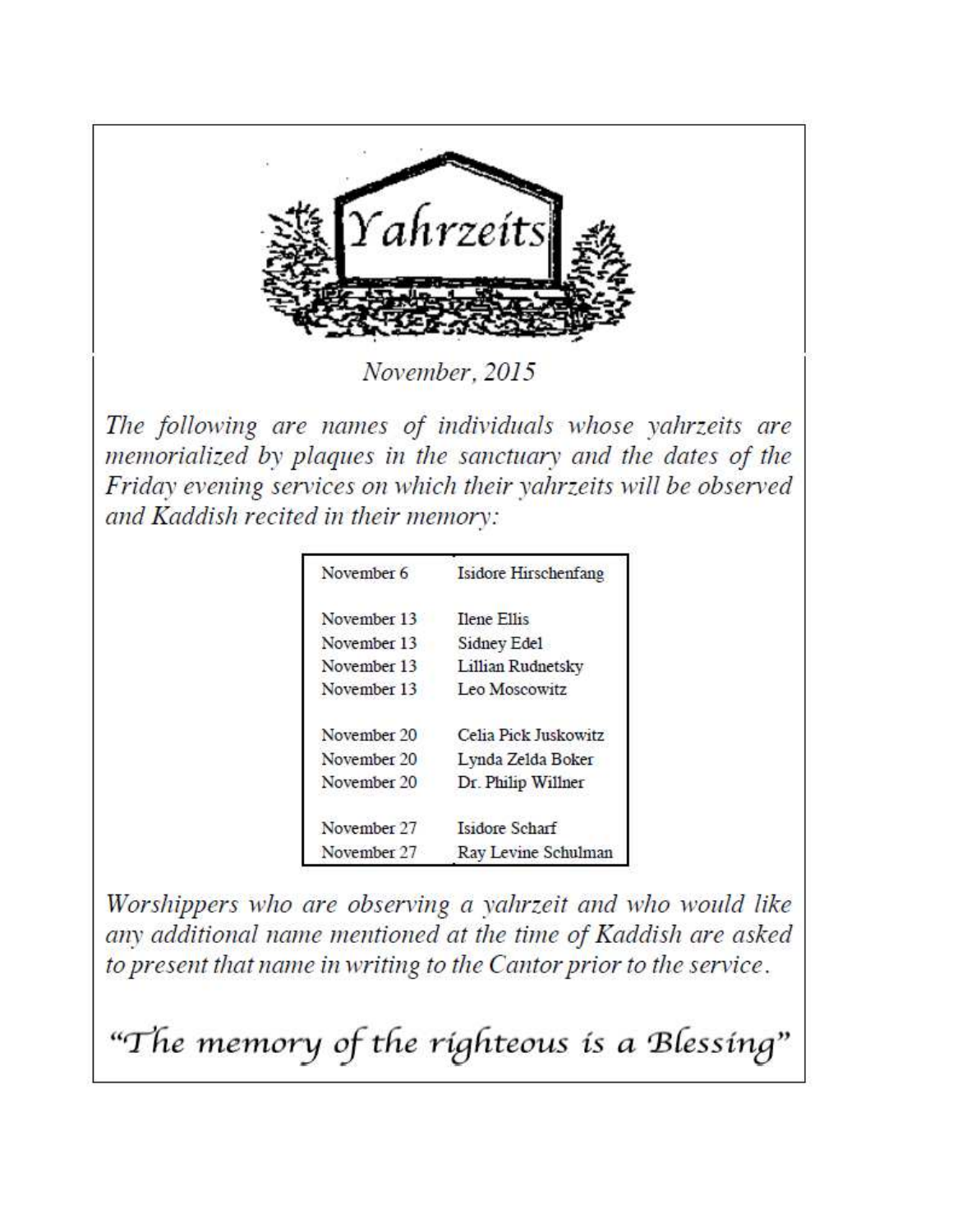

December, 2015

The following are names of individuals whose vahrzeits are memorialized by plaques in the sanctuary and the dates of the Friday evening services on which their yahrzeits will be observed and Kaddish recited in their memory:

| December 4  | Lillian Levine             |
|-------------|----------------------------|
| December 4  | Murray Bernstein           |
| December 11 | Roza B. Erdos              |
| December 11 | Gussie Steiner Abeloff     |
| December 11 | Gusta Lipsman              |
| December 11 | Rueben M. Kvares           |
| December 18 | Joan Gottlieb              |
| December 18 | Alex M. Safier             |
| December 18 | Ellen Jane Freund Schwartz |
| December 18 | Eugene Ash                 |
| December 25 | Yetta Zion                 |
| December 25 | Katie Stark                |
| December 25 | Belle Weissman             |
| December 25 | Sigmond Lantz              |
| December 25 | David Zion                 |
| December 25 | Emilie Sheren              |
|             |                            |

Worshippers who are observing a yahrzeit and who would like any additional name mentioned at the time of Kaddish are asked to present that name in writing to the Cantor prior to the service.

"The memory of the righteous is a Blessing"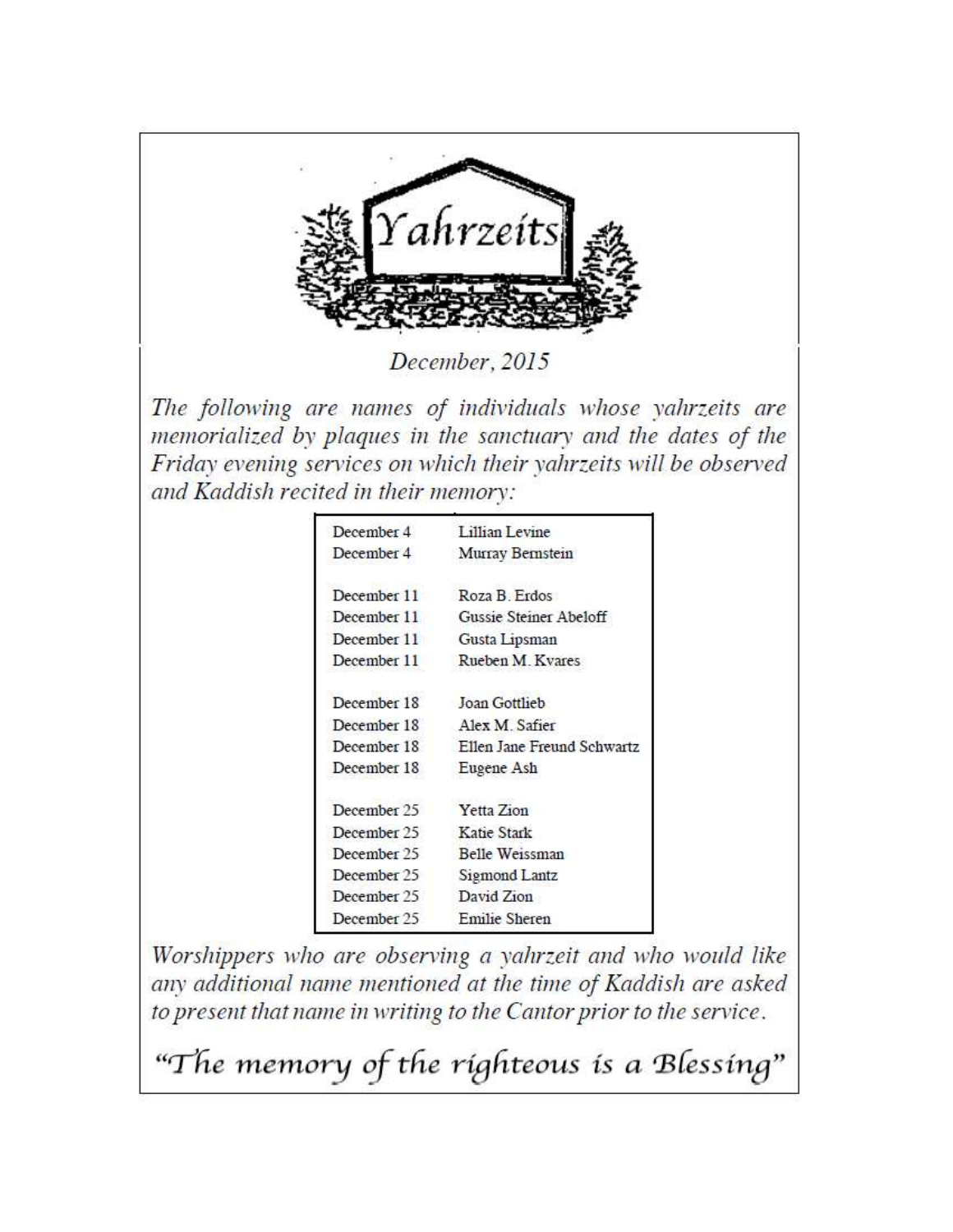| ~ November 2015 ~<br>◀ October<br>December ▶    |            |            |                                                                            |            |                                                    |                                   |  |
|-------------------------------------------------|------------|------------|----------------------------------------------------------------------------|------------|----------------------------------------------------|-----------------------------------|--|
| <b>Sun</b>                                      | <b>Mon</b> | <b>Tue</b> | <b>Wed</b>                                                                 | <b>Thu</b> | <b>Fri</b>                                         | <b>Sat</b>                        |  |
| 1<br><b>Hebrew School</b>                       | 2          |            | 14                                                                         | 5          | 16                                                 | <b>Shabbat Morning</b><br>Service |  |
| $\overline{\mathbf{8}}$<br><b>Hebrew School</b> | 9          | 10         | 11                                                                         | 12         | 13                                                 | 14                                |  |
| 15<br><b>Hebrew School</b>                      | 16         | 17         | 18                                                                         | 19         | 20<br>Special Family Service<br>6:30 <sub>pm</sub> | 21                                |  |
| 22<br><b>Hebrew School</b>                      | 23         | 24         | 25                                                                         | 26         | 27                                                 | 28                                |  |
| 29<br><b>NO Hebrew School</b>                   | 30         |            | <b>Happy Thanks Giving</b><br>See you at our early Family Service on 11/20 |            |                                                    |                                   |  |

| December 2015<br>◀ November<br>January $\blacktriangleright$ |            |            |            |            |                                                                                                                             |                                                 |
|--------------------------------------------------------------|------------|------------|------------|------------|-----------------------------------------------------------------------------------------------------------------------------|-------------------------------------------------|
| <b>Sun</b>                                                   | <b>Mon</b> | <b>Tue</b> | <b>Wed</b> | <b>Thu</b> | <b>Fri</b>                                                                                                                  | <b>Sat</b>                                      |
|                                                              |            |            | 2          | 3          | 4                                                                                                                           | 5                                               |
| $\overline{6}$<br><b>Hebrew School</b>                       |            | 8          | 19         | 10         | 11<br>Chanukah Service &<br>Dinner @5:30                                                                                    | 12                                              |
| $\overline{13}$<br><b>Hebrew School</b>                      | 14         | 15         | 16         | 17         | 18                                                                                                                          | 19<br><b>Shabbat Morning</b><br>9:30AM ServiceP |
| <b>20</b><br><b>Hebrew School</b>                            | 21         | 22         | 23         | 24         | 25<br>Hot Dog BBQ<br>Early Shabbat Service<br>$ @6:30$ PM                                                                   | 26                                              |
| 27<br><b>NO Hebrew School</b>                                | 28         | 29         | 30         | 31         | Notes:<br><b>Come to our Hot Dog BBQ</b><br>and Shabbat Service on<br>12/25!<br>Don't forget the Chanukah<br><b>Dinner!</b> |                                                 |

Annual Board Meeting January10th at 10AM